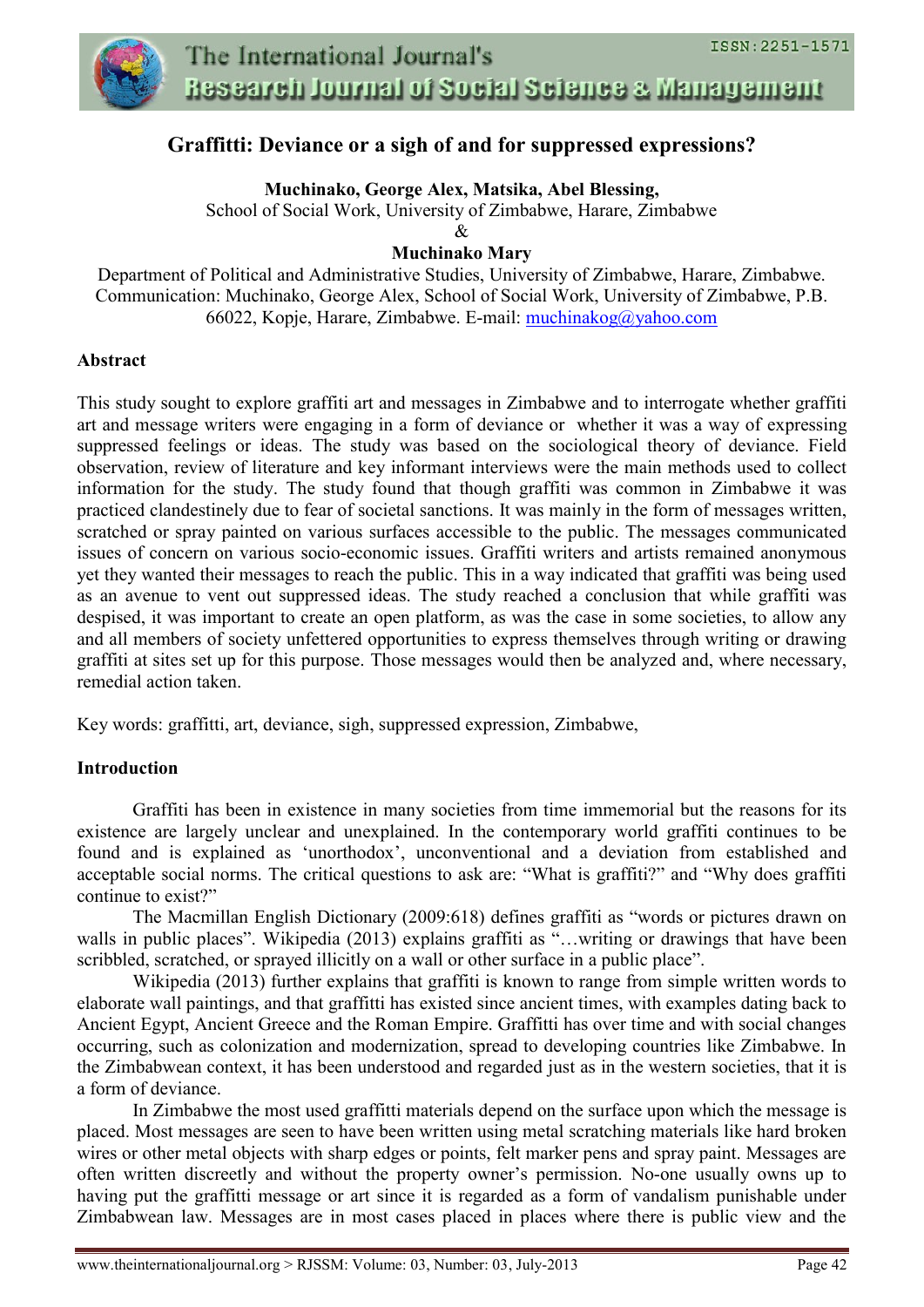

## ISSN: 2251-1571 The International Journal's Research Journal of Social Science & Management

messages are usually to communicate some issue of public concern or political messages. In the urban areas some of the messages communicated relate to issues among street gangs. In rural areas some messages are usually to communicate some issues of concern or issues that may be secret but which the graffiti artist or message communicator wishes the public to know, like issues of infidelity by married women and men or taboo issues like homosexuality, especially involving men. As pointed out earlier on, graffiti is illegal in Zimbabwe, this makes it a difficult area to study as people are not free to give information to researchers for fear that researchers could be law enforcement agents out to arrest the graffitti writers and artists especially in Zimbabwe where many law enforcement agents work in plain clothes so that they are not easily identified. In the Zimbabwean scenario studying issues such as graffiti requires researchers to collect information through observation in the field and attempting to interview or discuss with possible informants.

## **Theoretical Framework**

People engaging in writing graffiti messages or drawings are seen as engaging in a form of deviance. This study was guided by the deviance, strain and social integration theories. According to Macionis and Geber (2010) and Douglas and Waksler (1982), Stark (2007) and Giddens (2006) deviance describes actions or behaviors that violate [social norms,](http://en.wikipedia.org/wiki/Norm_(sociology)) and formally enacted rules through engaging in behaviors defined as [crimi](http://en.wikipedia.org/wiki/Crime)nal as well as a violation of social norms, for example, rejecting [folkways](http://en.wikipedia.org/wiki/Folkways_(sociology)) and [mores.](http://en.wikipedia.org/wiki/Mores)

## **The deviance theory**

According to Goode (2004) and Stark (2007) there are several broad sociological classes which describe deviant behavior and these include structural functionalism, symbolic interaction and conflict theory. The structural functionalist theory put forward by Durkheim explains that societies are integrated because people are attached to societal groups and institutions that that are regulated by norms and values. Deviance might occur when a society's members violate the norms and values due to personal selfishness or when the societal norms that control the individuals' behavior no longer have power due to society's corruption.

According to Macionis et al (2011:200) and Giddens (2006) the symbolic interaction theory advanced by Durkheim explained that deviance was a normal and necessary part of social organization that had four important functions which were that:

- Deviance affirmed cultural values and norms and any definition of virtue rests on an opposing idea of vice, that there can be no good without evil and no justice without crime.
- Deviance defined moral boundaries and people learn right from wrong by defining people as deviant.
- A serious form of deviance forced people to come together and react in the same way against it.
- Deviance pushed society's moral boundaries which, in turn lead to social change.

The conflict theory, according to Macionis et al., (2011) and Stark (2007), states that society or an organization functions in order that each individual participant and its groups work to maximize their benefits, this inevitably contributes to social change such as political changes and revolutions. Deviant behaviors are actions that do not go along with the social institutions as what cause deviance. Society's right and ability to change norms, wealth or status comes into conflict with the individual because this usually involves ignoring legal rights of the poor. Those in the middle class usually accept society's norms and regulations and they side with the elites rather than the poor, thinking they might rise to the top by supporting the status quo. The conflict theory is based on the view that the fundamental causes of crime are the social and economic forces operating within society. This theory also notes that the powerful in society define crime. This raises the question: for whom is this theory functional? In this theory, laws are instruments of oppression: tough on the powerless and less tough on the powerful (Giddens, 2006 and Billingham, 2007). This then supports the view that deviance is the sigh of and for suppressed expressions, as the poor and powerless in society try to have their views and concerns heard and addressed.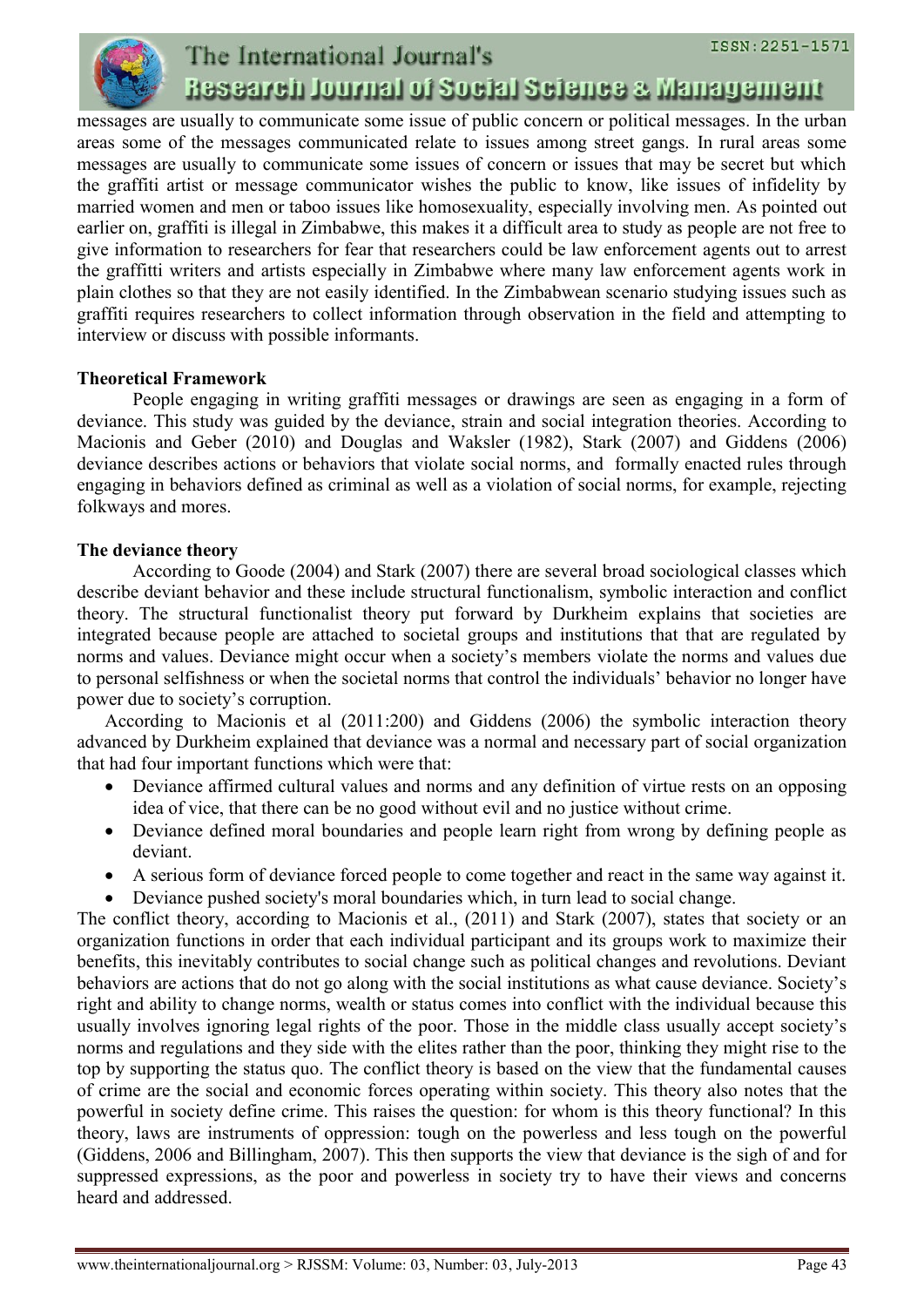

#### **Methodology**

This study was on an activity considered "illegal" and this placed limitations on finding willing respondents (graffiti artists and writers) to provide first hand information. The researchers did field observations, held discussions with key informants and reviewed literature on graffiti. The field observations focused on locations of graffiti, types of graffiti, physical aspects to do with placement of graffiti, materials used to place the messages, messages carried, and types of art displayed and how graffiti was dealt with. Discussions with key informants sought to elicit information on who was involved in graffiti art and messages, why they thought this was done and when it was done (time of day).

#### **Findings**

Field observations were done in three cities in Zimbabwe – Harare, Chitungwiza and Bulawayo, one rural location/settlement in Nyanga District, Manicaland Province and along the major highways between the cities. The researchers found out the following:

#### **Locations of graffiti**

Most of the graffiti messages and art were found in public toilets in both urban and rural settings covered by the study. Despite the observation that most of the toilets lacked adequate cleaning and maintenance and were often smelly, somebody took time to write graffiti messages on the walls in these places. Some graffiti was found on the walls of residential flats, on outside walls of some school buildings and colleges and in old dilapidated buildings. Along the highways some messages were found scribbled at the back of the distance indicator sign (milestones) or spray painted on the tarmac. In many places graffiti messages were found written on car glass windows.

## **Types of graffiti**

Most of the graffiti messages found were written and very few were in art form. The written messages were not presented in correct grammatical expressions but were rather messages with words (sort of key words) about an issue being communicated.

## **Physical aspects on placement**

It was observed that many of the messages were placed at positions where the public could easily see them. Toilets were used probably because they are used regularly by the public and anyone using them would not miss a message written on the walls where they would not normally expect to find anything written. The same view could be held for messages placed on outside walls of residential buildings like flats and deserted offices.

## Materials used to place messages/art

Most of the messages presented in the graffiti were scratched on to the walls or surfaces indicating that some sharp and firm object like strong metal wire or object was used to write the message. Some messages and art were written with felt markers using black or bright colours. Spray paint was used to write some messages and it was noted that spray painted messages required more space than the messages presented through the other methods. It was also observed that the scratching method of writing graffiti messages was not used on outside walls of buildings probably because visibility would be difficult to achieve and also that the chances of being caught (arrested) were high if they were found in the act. Messages found on car windows appeared to have been written using fingers.

#### Messages carried

The messages found written on the toilet walls in all areas observed carried a variety of messages. The messages included: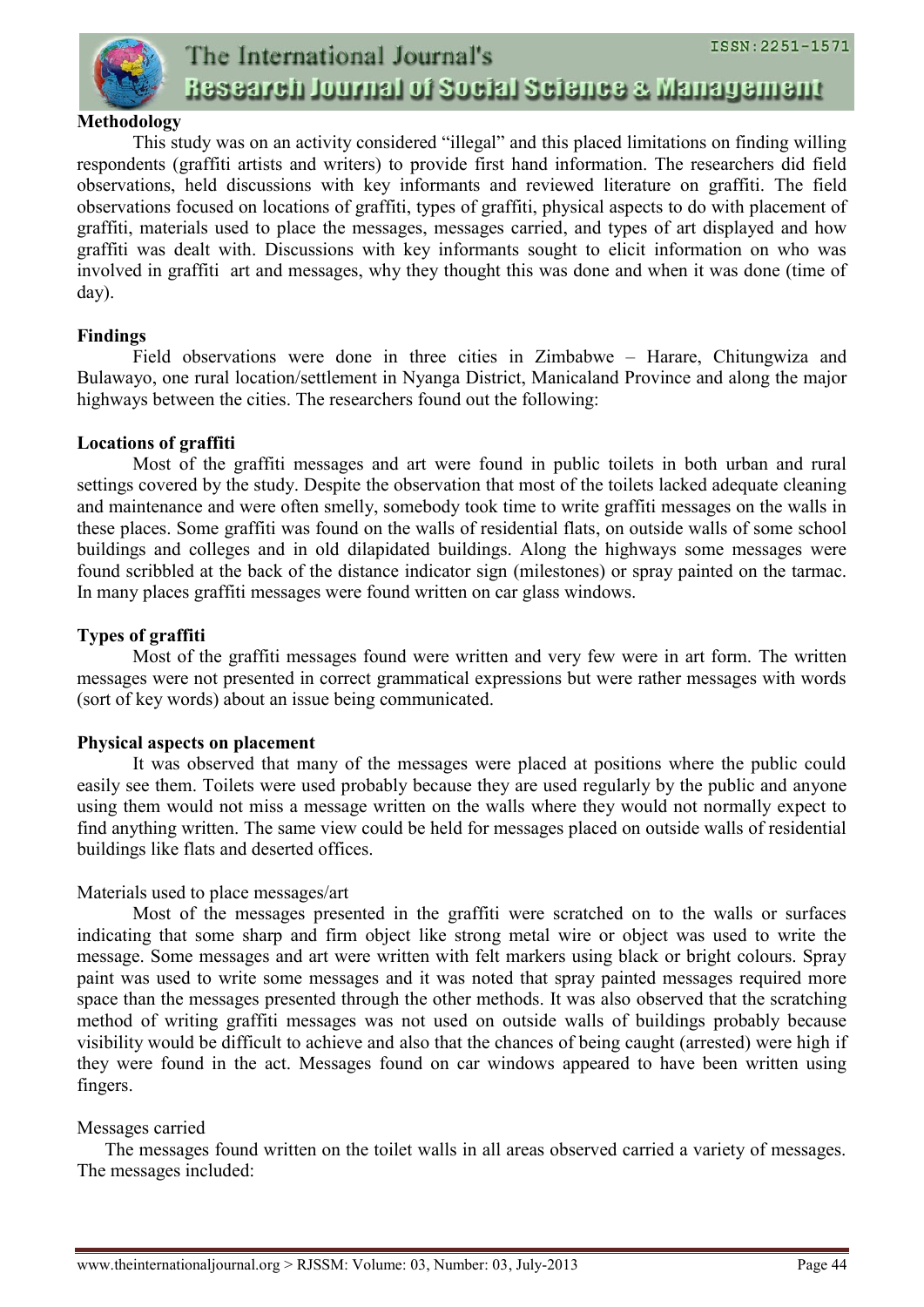

# The International Journal's Research Journal of Social Science & Management

- Complaints about services like cleaning of public toilets. Some messages found read "Hamusuki matoireti kutambira mari mahara!" Translated to mean 'You don't clean toilets, you are paid for nothing'.
- Messages on some social deviance issues. One message found written on the walls of an old rural building in Nyanga read 'Johwani (not real name in this paper) kuba wanyanya' meaning 'Johwani you are stealing too much'.
- Political messages were written mainly in paint and spray paint. Some messages were for campaigning and read 'Vote for…'. These political messages were found in public toilets, on walls of public buildings, on durawalls (walls constructed as perimeter fencing), public roads and on rocks adjacent to public roads.
- Messages of ridicule and rebuke targeted at political personalities and their parties.
- Messages imploring people to be responsible, like on stationery cars with windscreens covered with dust researchers found messages like 'wash me' made by clearing part of the dust film through scribbling the message.
- There were also messages glorifying exploits of some personalities and cults or groups. Some messages found read 'Bra donzi is chambiyon' and 'Jah spirit of Africa rastafari'.

## Types of art displayed

The graffiti art displayed was varied. Some of it was of obscene nature like drawings of private parts of males and females. Some of the drawings were accompanied by obscene messages. Some of the messages were of ridicule while accompanied by words of warning and caution for example one message read 'Mahure manyanya muchapera ne edzi' translated to mean 'you commercial sex workers your sexual activities are on the rise and you shall perish due to AIDS'.

## Discussions with key informants

Seven key informants were identified, who included two municipal workers from Harare Municipality, one Municipal worker from Chitungwiza, two workers form Bulawayo Municipality, one private car park attendant and one security guard form a private security company guarding premises in Harare. All the key informants expressed their desire to give information anonymously as they felt that they could be at risk of reprisals by the graffiti writers or the authorities. Graffitti writers reportedly did not want their art or messages erased and threatened to deal harshly with anyone who crossed their path while Municipal authorities expected the workers to clean and clear any unsanctioned displays of messages in whatever form.

The municipal workers from the three cities concurred on who was involved in graffiti art and messages in their areas. They thought that it was the work of men, both young and middle aged who had hooligan tendencies, and those who abused drugs (especially marijuana) and alcohol especially elicit brews like kachasu and 'zed'. On why they thought these men engaged in graffiti art they thought that some of the actions were spontaneous acts done without reason as a result of drug influence, peer pressure and following encouragement from their cheer leaders. Regarding the time when the graffiti messages or art was written or drawn, the municipal workers indicated that they were not certain because they always found the messages or art already written and could not know who had done it. At times they could find someone or a group of people drawing or encouraging one of their members to draw but they were threatened with reprisals if they raised alarm or they removed the messages. This they indicated usually happened when it involved some political players. They gave the example of a message deriding one of the political leaders that was spray painted at the entrance to a ladies toilet in one of the cities. They indicated that they could not do anything about it.

The car park attendant explained that their experience with graffiti at their workplace was that some cars brought for safe keeping at their premises gathered dust when they were parked for prolonged durations and some people, especially teenagers, often scribbled messages like 'wash me' on the dust collected on the car's windscreen or windows. They explained that it was done out of mischief and the writer would usually do it when the park attendant's attention was distracted by something else. The artists were usually known to mean no harm but regarded it to be an act of humour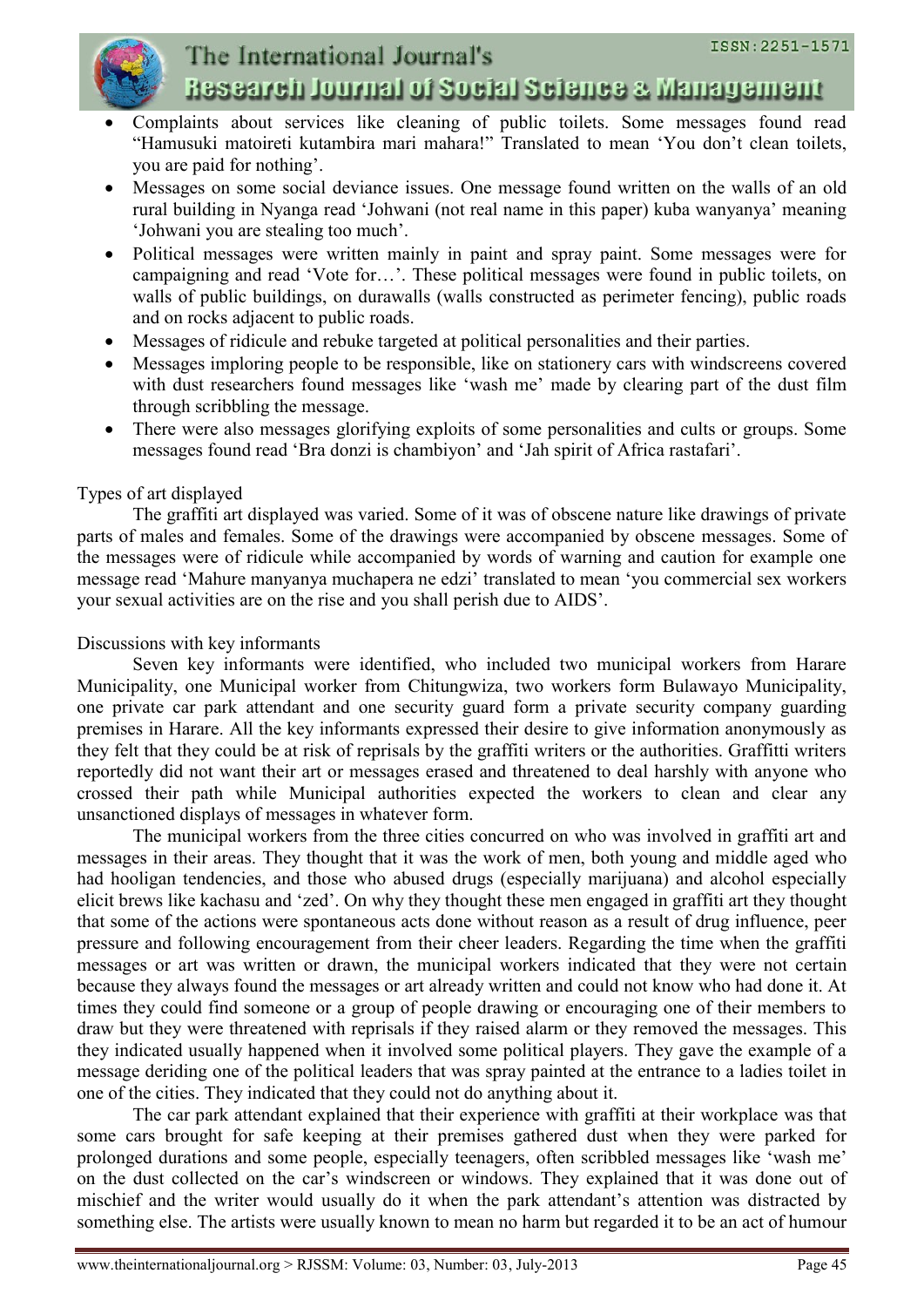

## ISSN: 2251-1571 The International Journal's Research Journal of Social Science & Management

and a reminder that the car needed washing. The private security guard explained that some people who live on the street, mainly males were involved in graffiti art and that they targeted premises which were not guarded or those that were abandoned. The guard explained that sometimes when they are on night guard duty they would be approached by some of the people living on the street and they would ask for matches to light a fire to keep themselves warm in the cold season. In discussion with them they are known to explain their hopes in life and that at times they engage in graffiti art and messages as a way of expressing their views since they cannot afford to have their views expressed through the conventional news media. They are also said to have expressed their fear of arrest and punishment if they were caught doing graffiti art or messages. At other times especially during national general elections time, some graffiti artists travelling in unmarked top of the range cars, spray paint political messages and quickly drive away. This was reportedly done in the early hours of the day.

## Dealing with graffiti messages and art

Municipal workers indicated the dilemma they had in dealing with graffiti in the course of their work. Their employer required them to remove any unsanctioned messages but they faced the threat from graffiti artists and writers who would like their messages to be seen and read. They indicated that some of the graffiti was of political messages which the writers claimed they were denied space in the print and electronic media by authorities so they resorted to graffiti messages. Municipalities and other public entities seem not to have the capacity to provide security to its employees to deal with graffiti in public places, hence the issue continues. Some private entities seem to be able to avoid or limit graffiti by employing private security guards to secure their properties. Sometimes as a solution messages written or painted on walls were painted over to obscure the messages or the art. At times attempts were made to 'edit' the graffiti message to mean the opposite for example, for political messages reading 'Vote for X', the X would be replaced by the name or symbol of a more powerful or influential political group.

## **Discussion**

The findings from this study have shown that in Zimbabwe, as it is in other places, graffiti messages and art are regarded as a form of hooliganism and deviance. Those found engaging in graffiti risk arrest and punishment. This is in agreement with the structural functionalist theory of deviance which has it that deviance occurs when society's members violate the norms and values due to selfishness or when societal norms can no longer control an individual's behavior because of society's corruption (Giddens, 2011; Macionis, 2012; MacNamara and Karmen, 1983 and Stark, 2007). The deviance theory however, also says that deviance is necessary for societal change and development. In this study it was shown that graffiti, a form of deviance, continues to exist in Zimbabwe. The question then is on why it continues to exist despite the laws in place to control it. The study established that due to lack of space to express themselves, some societal members in Zimbabwe engage in graffiti activities secretively and could probably openly discuss issues of concern if given the space.

## **Conclusion and Recommendations**

This study sought to explore the issue of graffiti messages and art in Zimbabwe and whether those engaging in those activities were mere hooligan law breakers or were genuine people who felt denied the space to express their anger and frustrations about how issues of concern were handled in society. The study found that people providing information on these activities were not willing to be identified for fear of reprisals by both the authorities and the people generating the graffiti art and messages. The graffiti messages were generated and placed or written discreetly, in places accessible to the public and the messages communicated issues of concern to the writers or the community in general. Given the foregoing observations, it could be concluded that graffiti is indeed not a form of hooliganism but a sigh of and for suppressed expressions.

It is recommended that graffiti art and messaging be given unfettered space, like in some countries there are places designated for everyone to write their graffiti message or art. It is important